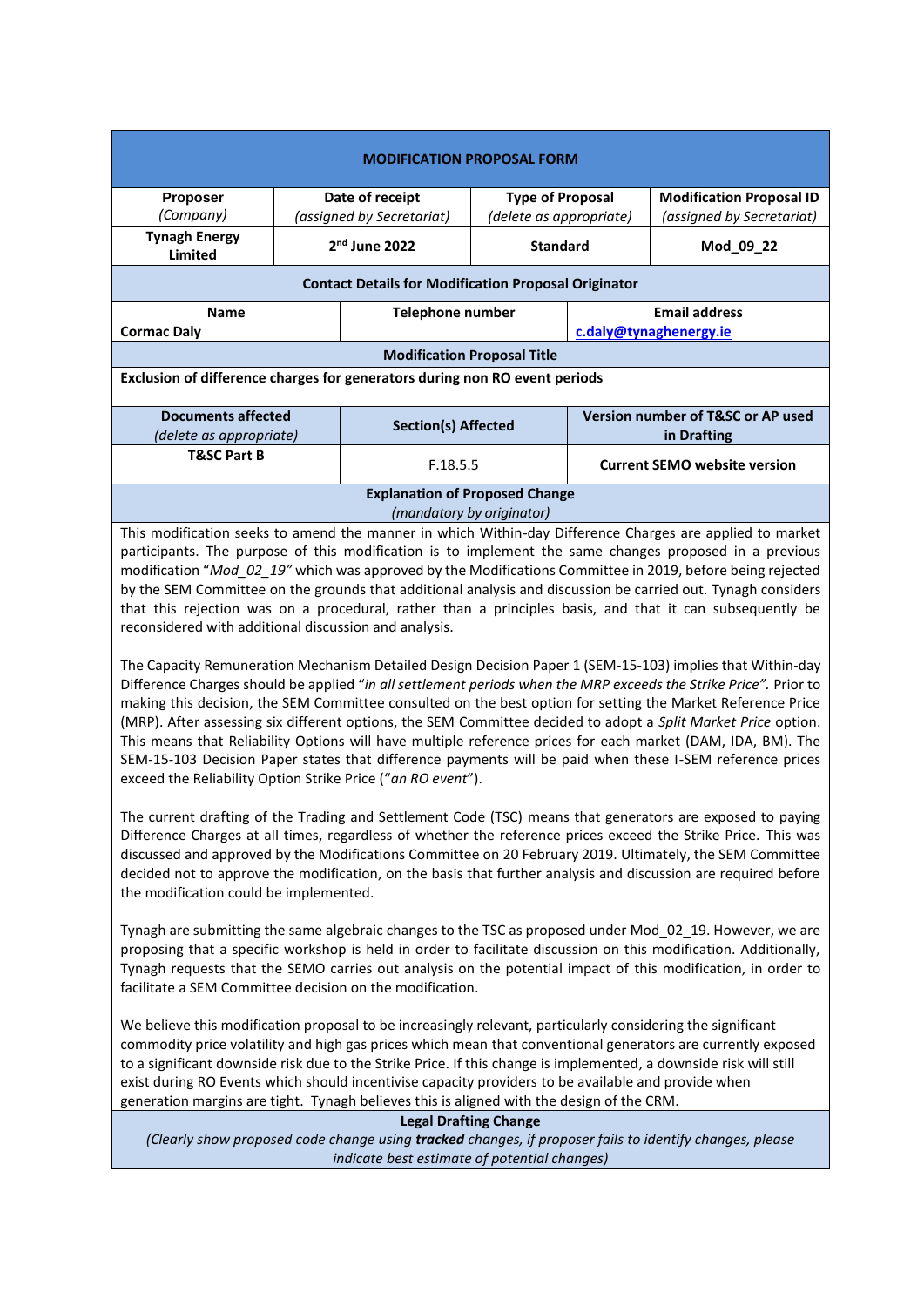*As stated above, the legal drafting changes proposed under this mod are the same as the changes proposed under modification proposal Mod\_02\_19.* 

F.18.5.5

The Market Operator shall calculate the Within-day Trade Difference Quantity (QDIFFCTWDΩγk), the Within-day Trade Difference Charge (CDIFFCTWDΩγk), the Intraday Tracked Difference Quantity (QDIFFTRACKIDΩγk) and the Balancing Tracked Difference Quantity (QDIFFTRACKBΩγk) for each Capacity Market Unit, Ω, which does not represent an Autoproducer Unit, in ascending order of each position, k, in the ranked set derived in accordance with paragraph F.18.5.4, in Imbalance Settlement Period, γ, as follows:

 $QDIFFTRACKID_{\Omega V(k=0)} = QDIFFDA_{\Omega V}$ 

 $QDIFFTRACKB_{\Omega Y(k=0)} = QDIFFDA_{\Omega Y}$ 

If the quantity at position, k, is  $QTID_{uvk} > 0$ , then

 $ODIFFCTWD_{Q\nu k}$ 

$$
= Min \left( \sum_{u \in \Omega} QEX_{uy} - QDIFFIRACKID_{\Omega\gamma(k-1)}, QCOB_{\Omega\gamma} \right)
$$

$$
- QDIFFIRACKB_{\Omega\gamma(k-1)}, QDIFFDA_{\Omega\gamma} + \sum_{k' < k} QTID_{u\gamma k}
$$

$$
+ \sum_{k' < k} QTB_{u\gamma k} + QTID_{u\gamma k} - QDIFFTRACKB_{\Omega\gamma(k-1)})
$$

 $CDIFFCTWD_{\Omega\gamma k} = Max(QDIFFCTWD_{\Omega\gamma k}, 0) \times Min(0, PSTR_m - PTID_{\nu\gamma k})$ 

else if the quantity at position, k, is  $QTB_{\text{uvk}} > 0$ , then

 $QDIFFCTWD_{O\nu k}$ 

$$
= Min \left( QCOB_{\Omega Y} - QDIFFIRACKB_{\Omega Y(k-1)}, QDIFFDA_{\Omega Y} + \sum_{k' < k} QTID_{uYk} + QTB_{uYk} + QTB_{uYk} - QDIFFRACKB_{\Omega Y(k-1)} \right)
$$

 $if$  PIMB $\gamma \geq PSTR_m$ 

CDIFFCTWD<sub>QVk</sub> = Max(QDIFFCTWD<sub>QVk</sub>, 0) × Min(0, PSTR<sub>m</sub> – PTB<sub>uVk</sub>)

 $\frac{CDIFFCTWD_{Qvk}}{2} = 0$ 

else

else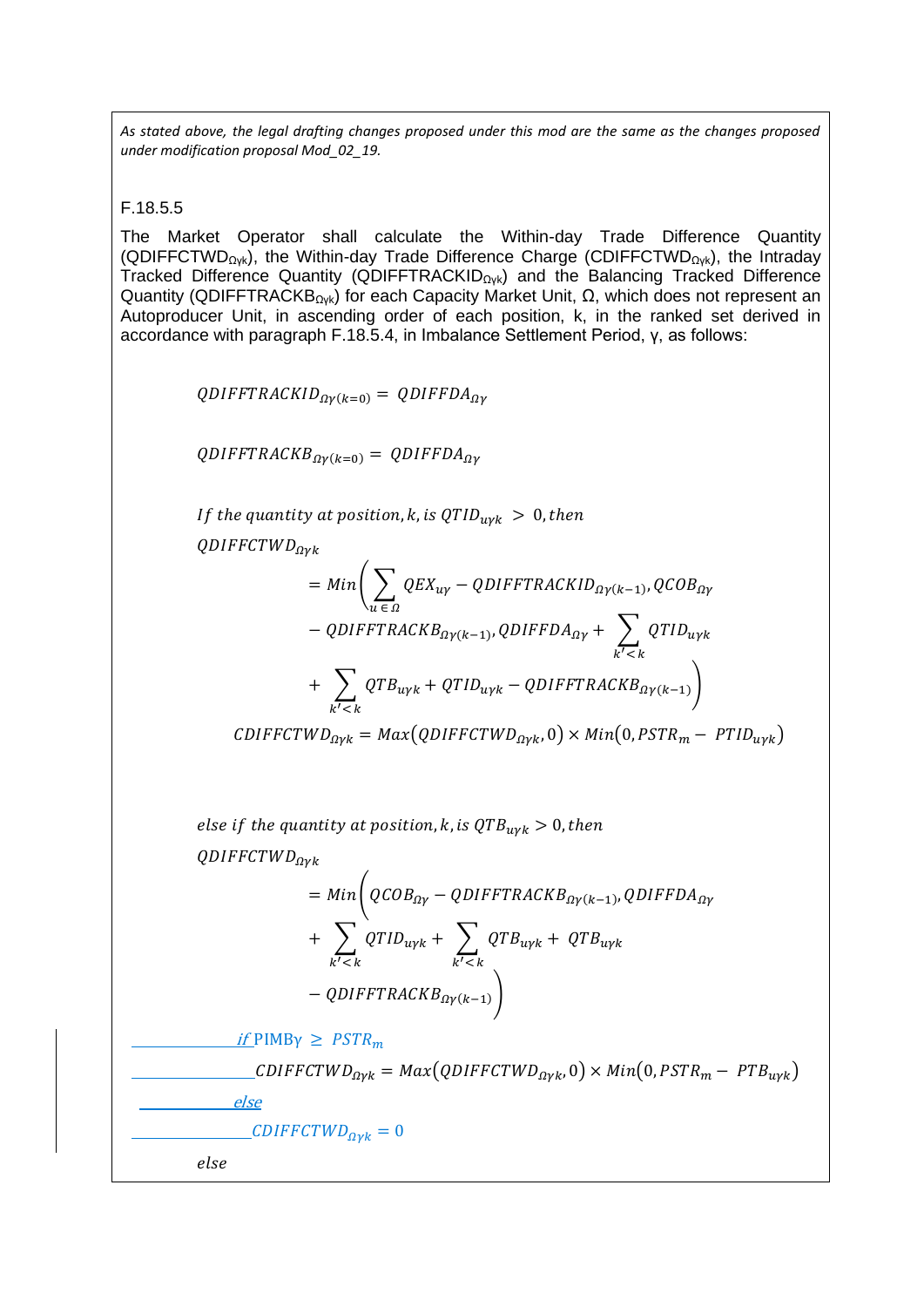$QDIFFCTWD_{\Omega vk}=0$ 

 $ODIFTRACKID_{O\nu k}$ 

$$
= Min \left( Max \left( QDIFFRACKID_{\Omega\gamma(k-1)}, QDIFFDA_{\Omega\gamma} \right) + \sum_{k' \leq k} QTID_{\Omega\gamma k} \right), QCOB_{\Omega\gamma}, \sum_{u \in \Omega} QEX_{u\gamma} \right)
$$

 $ODIFFTRACKB_{O\nu k}$ 

$$
= Min \left( Max \left( QDIFFRACKB_{\Omega Y(k-1)}, Min \left( QDIFFDA_{\Omega Y} \right) + \sum_{k' \le k} QTID_{u\gamma k}, \sum_{u \in \Omega} QEX_{u\gamma} \right) + \sum_{k' \le k} QTB_{u\gamma k} \right), QCOB_{\Omega \gamma} \right)
$$

where:

- (a)  $\sum_{k' \leq k}$  is a summation over values across all positions in the ranked set prior to and including the current position, k, in the ranked set. Calculations for the first position,  $(k = 1)$ , will not have a previous position,  $k'$ , and the result for this sum shall be the value in the current position, k, in the ranked set;
- (b)  $\sum_{k' < k}$  is a summation over values across all positions in the ranked set prior to the current position, k, in the ranked set. Calculations for the first position,  $(k = 1)$ , will not have a previous position,  $k'$ , and the result for this sum shall be zero;
- (c)  $\sum_{u \in \Omega}$  is a summation over all Generator Units, u, which comprise the Capacity Market Unit, Ω;
- (d) QCOB<sub>Ωγ</sub> is the Obligated Capacity Quantity for Capacity Market Unit,  $\Omega$ , in Imbalance Settlement Period, γ;
- (e) QDIFFDA $_{\text{OV}}$  is the Day-ahead Difference Quantity for Capacity Market Unit, Ω, in Imbalance Settlement Period, γ;
- (f)  $QTID_{uvk}$  is the Intraday Trade Quantity for Generator Unit, u, in the position, k, in the ranked set, in Imbalance Settlement Period, γ;
- (g)  $QTB_{uvk}$  is the Balancing Trade Quantity for Generator Unit, u, in the position, k, in the ranked set, in Imbalance Settlement Period, γ;
- (h) QEXuγ is the Ex-Ante Quantity for Generator Unit, u, in Imbalance Settlement Period, γ;
- (i) PTIDuγk is the Intraday Trade Price associated with the Intraday Trade Quantity (QTID<sub>uvk</sub>) for Generator Unit, u, in the position, k, in the ranked set, in Imbalance Settlement Period, γ;
- (j) PTB $_{uvk}$  is the Balancing Trade Price associated with the Balancing Trade Quantity (QTB<sub>uyk</sub>) for Generator Unit, u, in the position, k, in the ranked set, in Imbalance Settlement Period, γ;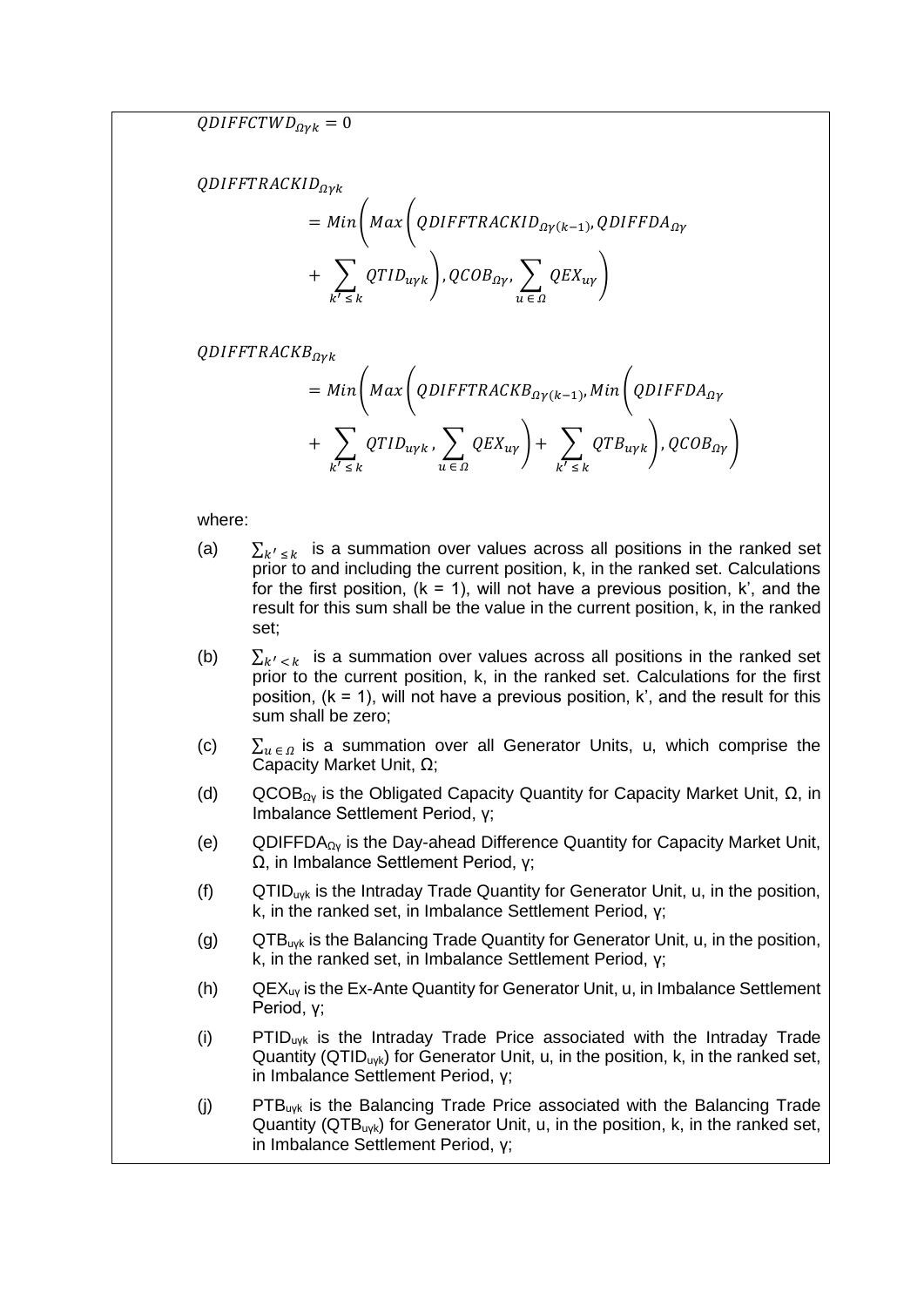| (k)                                                                                                                                                                                                                                                                                                                                                                                                                                                                                             | PSTR <sub>m</sub> is the Strike Price for Month, m, which contains Imbalance<br>Settlement Period, y;                                                                                                            |  |  |  |
|-------------------------------------------------------------------------------------------------------------------------------------------------------------------------------------------------------------------------------------------------------------------------------------------------------------------------------------------------------------------------------------------------------------------------------------------------------------------------------------------------|------------------------------------------------------------------------------------------------------------------------------------------------------------------------------------------------------------------|--|--|--|
| (1)                                                                                                                                                                                                                                                                                                                                                                                                                                                                                             | $(k - 1)$ is for the previous position in the ranked set; and                                                                                                                                                    |  |  |  |
| (m)                                                                                                                                                                                                                                                                                                                                                                                                                                                                                             | $(k = 0)$ is for the 0 <sup>th</sup> position in the ranked set, i.e. where a calculation is being<br>performed on the first position in the ranked set, $(k = 1)$ , for which there is<br>no previous position. |  |  |  |
|                                                                                                                                                                                                                                                                                                                                                                                                                                                                                                 | <b>Modification Proposal Justification</b>                                                                                                                                                                       |  |  |  |
| (Clearly state the reason for the Modification)<br>Under the current drafting of the Trading and Settlement Code (TSC), RO holders are subject to difference<br>charges in both pricing and settlement at all times, rather than only during settlement periods where the<br>Market Reference Price exceeds the RO Strike Price. Due to high commodity prices and significant volatility,<br>this means that capacity providers face significant downside risk as a result of the Strike Price. |                                                                                                                                                                                                                  |  |  |  |
| A unit which is constrained on for reasons of system security which submits a BMCOP compliant complex offer<br>above the strike price is subject to difference payments at all times. Exposure to these non-RO event difference<br>charges would result in a unit under recovering its costs, with market participants having no control over the<br>duration and magnitude of this loss.                                                                                                       |                                                                                                                                                                                                                  |  |  |  |
| Further, the licence conditions (listed below) relating to cost reflective bidding, require the bidding of genuine<br>marginal costs, but the participant would not actually recover these costs, where they exceed the RO Strike<br>Price, at any stage which is an uneconomic and distortionary outcome.                                                                                                                                                                                      |                                                                                                                                                                                                                  |  |  |  |
| For licences granted in Ireland under the Electricity Regulation Act 1999, the Cost Reflective Bidding Licence<br>Condition is:                                                                                                                                                                                                                                                                                                                                                                 |                                                                                                                                                                                                                  |  |  |  |
| Condition 15 of the Generation Licence granted under Section 14(1)(a);                                                                                                                                                                                                                                                                                                                                                                                                                          |                                                                                                                                                                                                                  |  |  |  |
| Condition 17 of the Generation Licence granted to ESB under Section 14(1)(a);                                                                                                                                                                                                                                                                                                                                                                                                                   |                                                                                                                                                                                                                  |  |  |  |
| Condition 19 of the Supply Licence granted under Section 14(1)(b); and                                                                                                                                                                                                                                                                                                                                                                                                                          |                                                                                                                                                                                                                  |  |  |  |
|                                                                                                                                                                                                                                                                                                                                                                                                                                                                                                 | Condition 25 of the Public Electricity Supply Licence granted under Section 14(1)(h).                                                                                                                            |  |  |  |
| For licences granted in Northern Ireland under the Electricity (Northern Ireland) (Order)1992, the Cost Reflective<br><b>Bidding Licence Condition is</b>                                                                                                                                                                                                                                                                                                                                       |                                                                                                                                                                                                                  |  |  |  |
| Condition 17 of the Generation Licence granted under Article 10(1)(a); and                                                                                                                                                                                                                                                                                                                                                                                                                      |                                                                                                                                                                                                                  |  |  |  |
| Condition 57 of the Supply Licence granted to Power NI under Article 10(1)(c).                                                                                                                                                                                                                                                                                                                                                                                                                  |                                                                                                                                                                                                                  |  |  |  |
| If this modification proposal is implemented, we envision that the incentive of Reliability Options, to be<br>available at times of reduced generation margin, will still exist, but that the downside risk will be reduced.                                                                                                                                                                                                                                                                    |                                                                                                                                                                                                                  |  |  |  |
| <b>Code Objectives Furthered</b><br>(State the Code Objectives the Proposal furthers, see Section 1.3 of Part A and/or Section A.2.1.4 of Part B of<br>the T&SC for Code Objectives)                                                                                                                                                                                                                                                                                                            |                                                                                                                                                                                                                  |  |  |  |
|                                                                                                                                                                                                                                                                                                                                                                                                                                                                                                 | (b) to facilitate the efficient, economic and coordinated operation, administration and development                                                                                                              |  |  |  |
| of the Single Electricity Market in a financially secure manner;                                                                                                                                                                                                                                                                                                                                                                                                                                |                                                                                                                                                                                                                  |  |  |  |
| (c) to facilitate the participation of electricity undertakings engaged in the generation, supply or sale<br>of electricity in the trading arrangements under the Single Electricity Market;                                                                                                                                                                                                                                                                                                    |                                                                                                                                                                                                                  |  |  |  |
| (d) to promote competition in the Single Electricity Market;                                                                                                                                                                                                                                                                                                                                                                                                                                    |                                                                                                                                                                                                                  |  |  |  |
| (f) to ensure no undue discrimination between persons who are parties to the Code; and                                                                                                                                                                                                                                                                                                                                                                                                          |                                                                                                                                                                                                                  |  |  |  |
| (g) to promote the short-term and long-term interests of consumers of electricity on the island of                                                                                                                                                                                                                                                                                                                                                                                              |                                                                                                                                                                                                                  |  |  |  |
| Ireland with respect to price, quality, reliability, and security of supply of electricity.                                                                                                                                                                                                                                                                                                                                                                                                     |                                                                                                                                                                                                                  |  |  |  |
|                                                                                                                                                                                                                                                                                                                                                                                                                                                                                                 | Implication of not implementing the Modification Proposal                                                                                                                                                        |  |  |  |